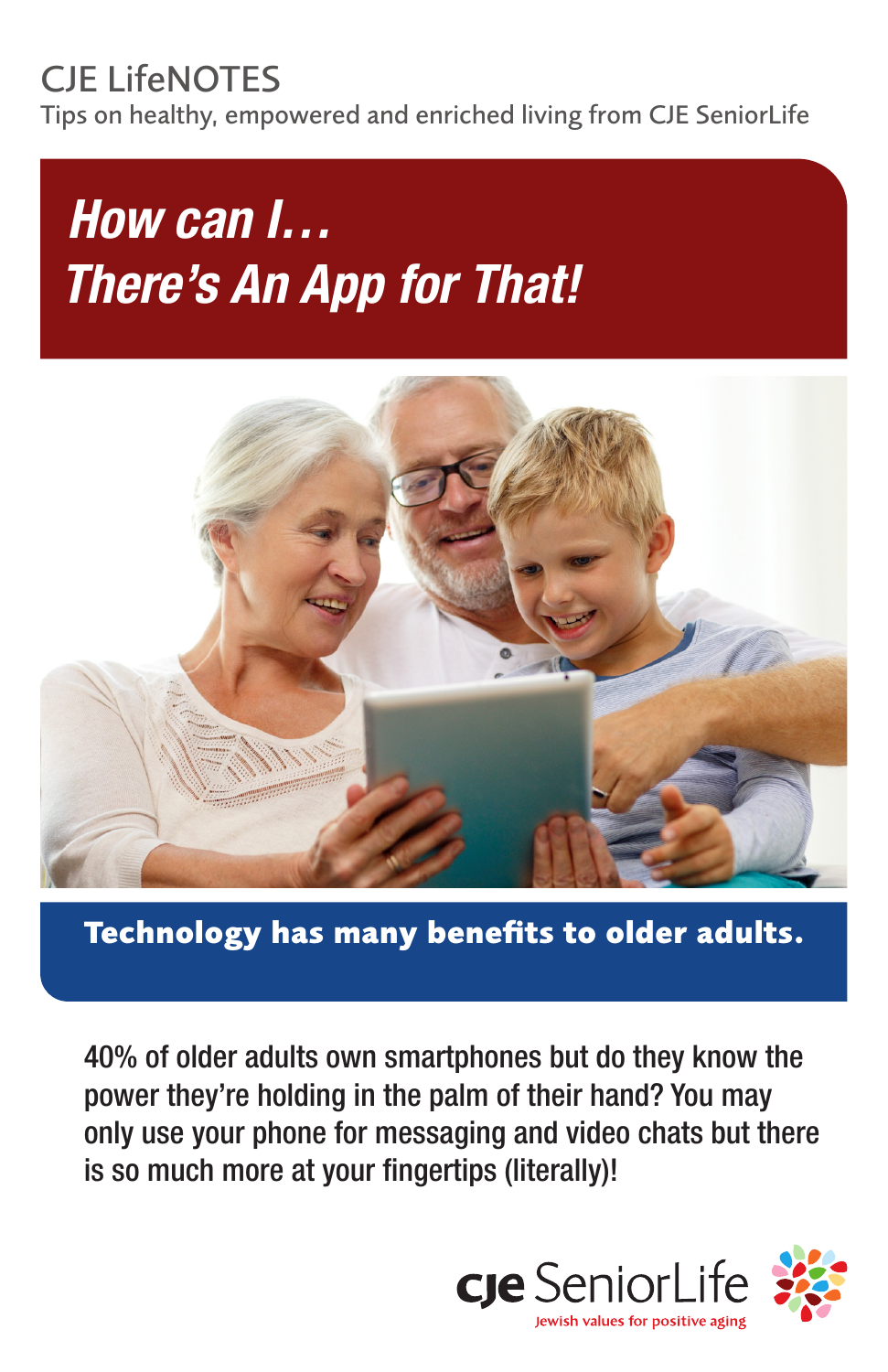# Why Should I Care About Technology?

### Why Should I Care about Technology?

Technology can be empowering and offers many benefits.

- Combats isolation
- May reduce symptoms of depression
- Screens and font size can be customized to adapt to aging eyes
- Devices are lightweight and portable

How do I keep my information safe and private? Whatever device you use, learning how to use it safely is important.

## Where do I find mobile applications (apps)?

Mobile apps can be downloaded through your App Store or Play Store depending on your device.

- Create a passcode to get in to your device.
- Use passwords so your information is always secure.
- Read the app's privacy terms & agreement to make sure you are comfortable with what you are agreeing to.
- Always check reviews and ratings before downloading any app.
- Some apps automatically fill in your information. Turn this off or ask for help so no one can use your information on your device.
- Only use your own banking app like Chase and Bank of America.

#### How much does it cost?

Most apps are free. If you choose to pay for an app, check the fine print to see how often and how much you will be charged.

#### What apps should I use?

You may have heard of apps like FaceTime to video chat with family but apps have different functions depending on what you need. There are apps to help monitor your blood pressure, remind you to drink water and more!

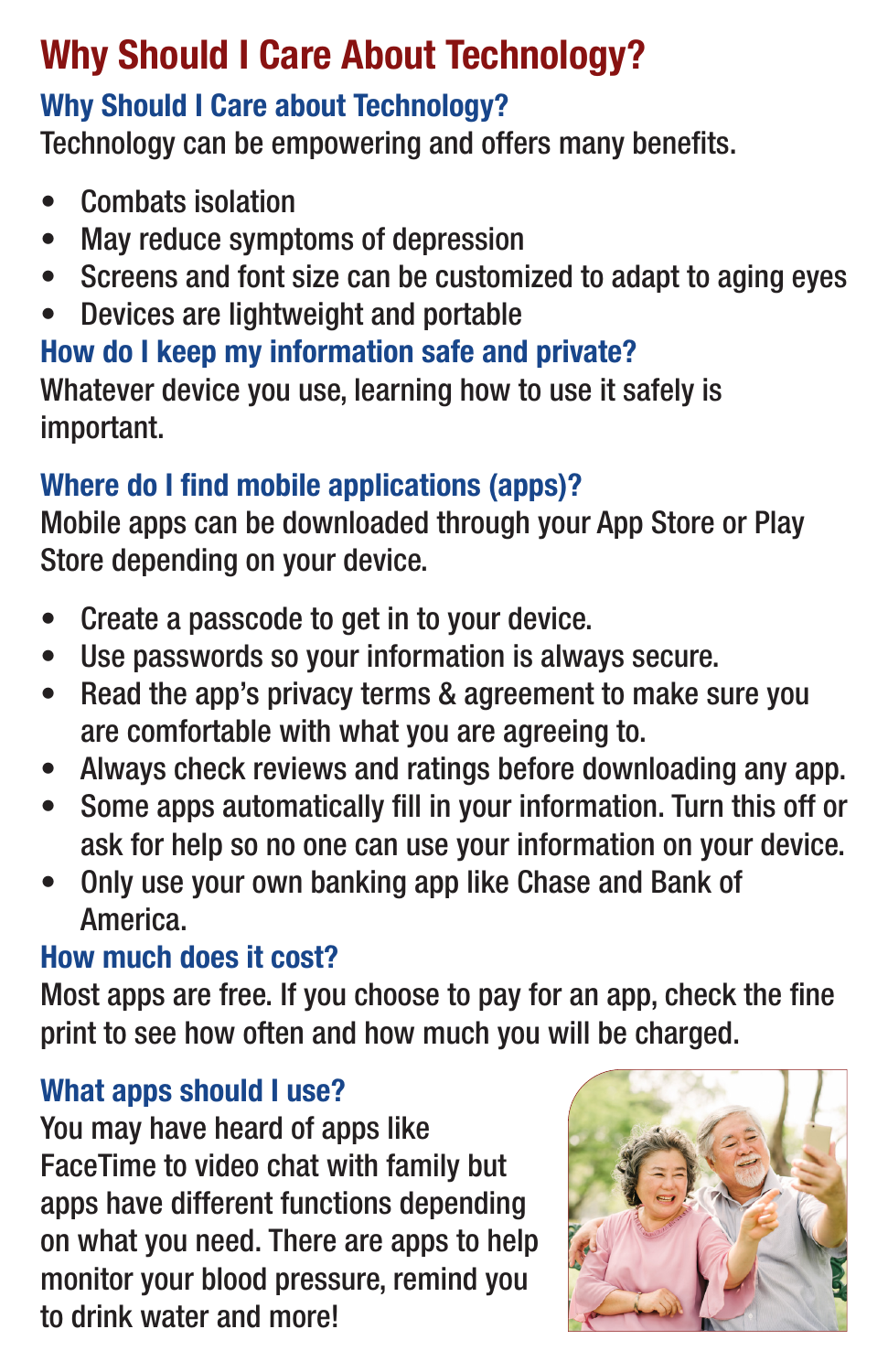#### Entertainment and Socializing

- Browse art collections and take virtual museum tours with Google Arts & **Culture**
- Peruse audiobooks in multiple languages with LibriVox; the app even remembers where you left off in your book!



- Meet people, go to events or start your own group with **MeetUp**
- Browse and listen to music with **Pandora**
- Challenge your brain through games and puzzles with Lumosity **Transportation**
- Schedule a ride with wheelchair accessible apps through GoGoGrandparent or uberASSIST (fees apply)
- Find out when the next bus will be arriving on any route with **NextBus**

#### **Safety**

- Be guided back to your missing phone with Find My Phone
- Your phone has a preloaded **Emergency Contact** to add for emergency responders to access even if your phone is locked

#### **Convenience**

- Store grocery lists, voice memos and more with **Evernote**
- Use the zoom effect and the light from your camera to magnify items on your phone with Magnifying Glass with Flashlight
- Find discounts at stores and restaurants with Senior Discounts Health and Wellness
- Measure and log blood pressure and heart rate with **Blood** Pressure Companion (fees apply)
- Video chat with board-certified doctors through Doctor on **Demand**
- Schedule medication reminders and get drug information with **MedWatcher**
- Track activities like walking with Moves Activity Diary
- Log water consumption and stay hydrated with **Plant Nanny**